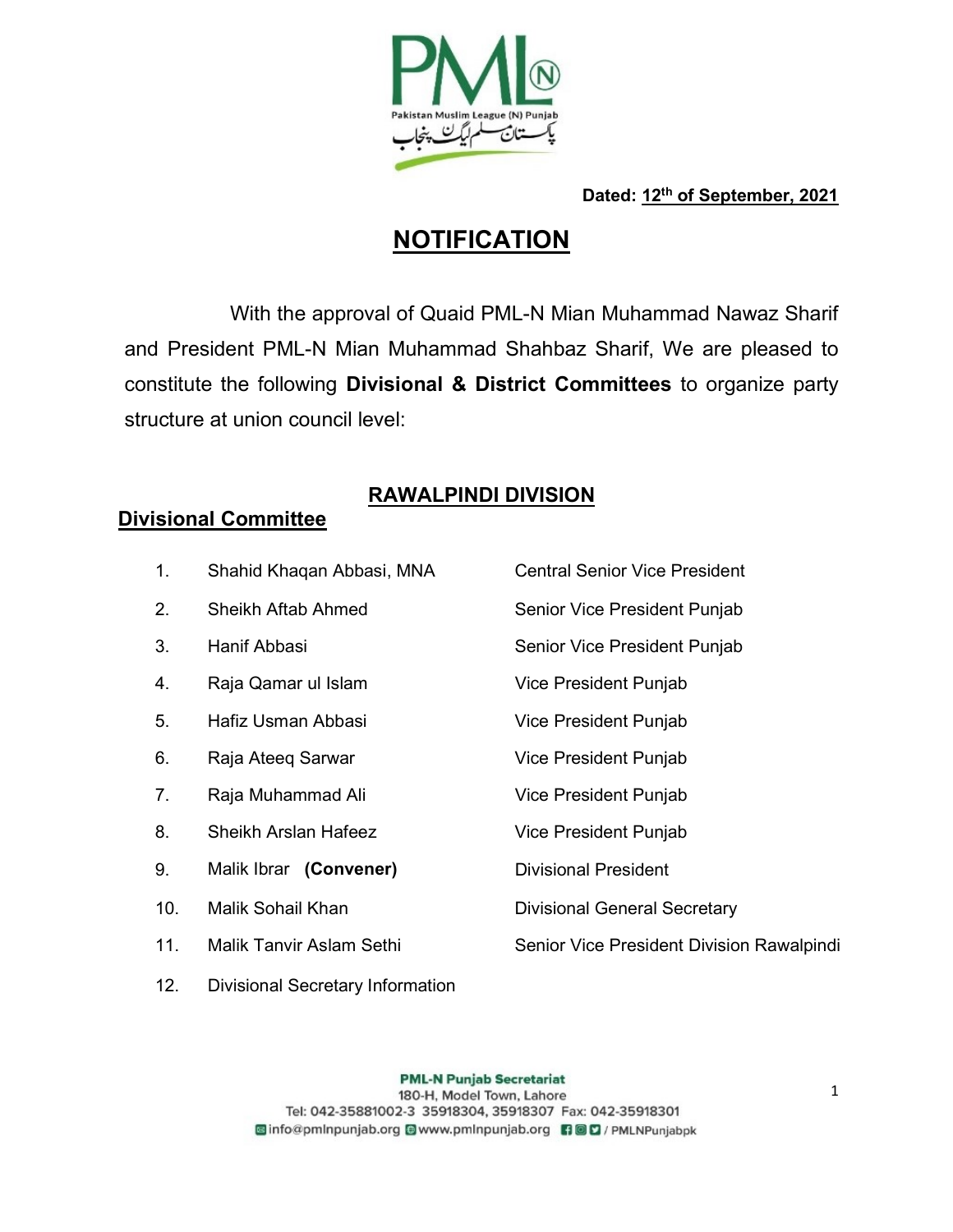

### District Committees

#### District Attock:

- 1. Sheikh Aftab Ahmed (Convener)
- 2. All MNAs/ Ticket Holders of National Assembly
- 3. All MPAs/ Ticket Holders of Provincial Assembly
- 4. District President, General Secretary & Secretary Information
- 5. PP Presidents & General Secretaries

#### District Rawalpindi:

- 1. Shahid Khaqan Abbasi (Convener)
- 2. Hanif Abbasi
- 3. All MNAs/ Ticket Holders of National Assembly
- 4. All MPAs/ Ticket Holders of Provincial Assembly
- 5. District President, General Secretary & Secretary Information
- 6. Corporation President, General Secretary & Secretary Information
- 7. PP Presidents & General Secretaries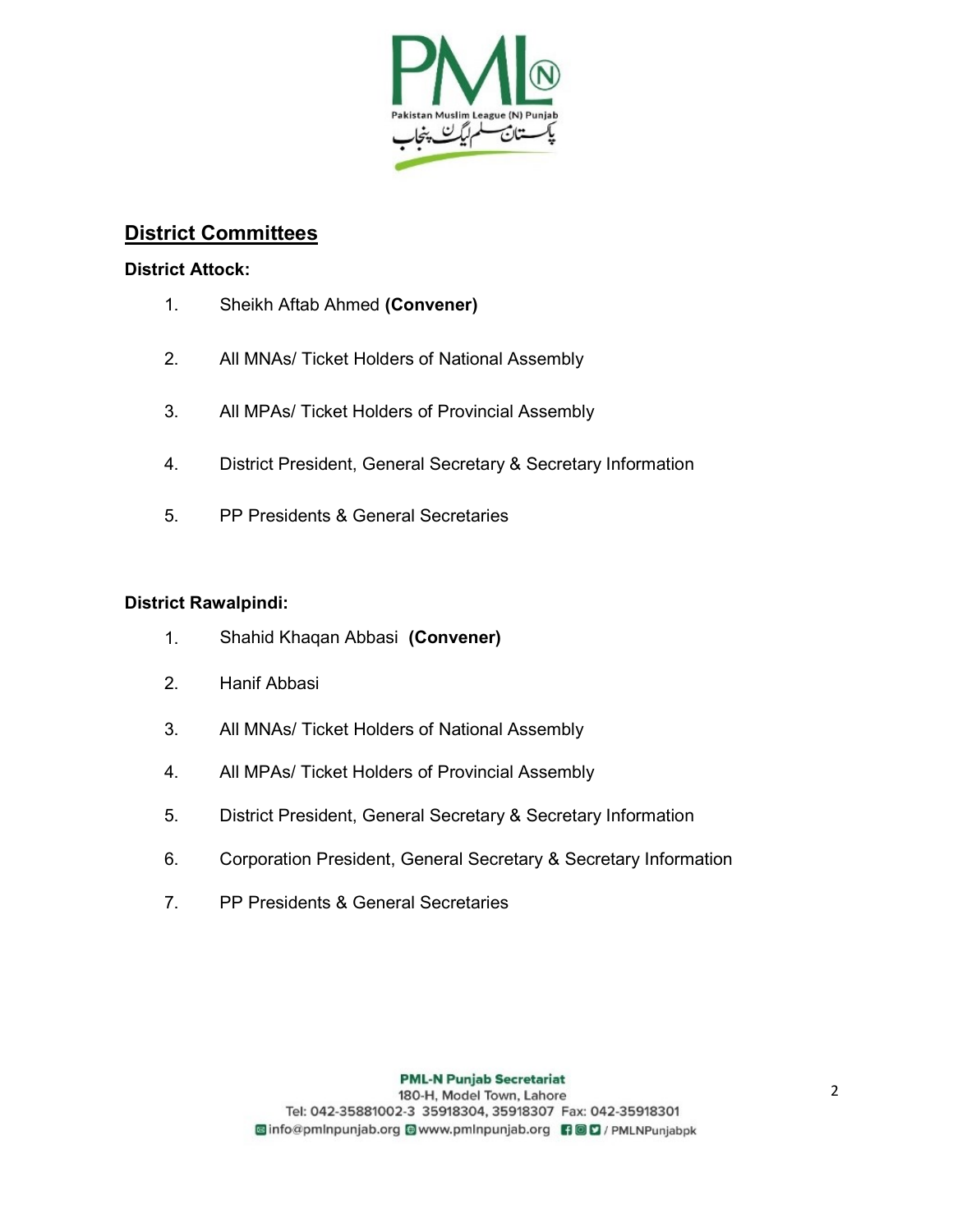

#### District Jhelum:

- 1. Hafiz Usman Abbasi, Vice President Punjab
- 2. Ch. M. Boota Javed (Convener)
- 3. All MNAs/ Ticket Holders of National Assembly
- 4. All MPAs/ Ticket Holders of Provincial Assembly
- 5. District President, General Secretary & Secretary Information
- 6. PP Presidents & General Secretaries

#### District Chakwal:

- 1. Sultan Haider Khan (Convener)
- 2. All MNAs/ Ticket Holders of National Assembly
- 3. All MPAs/ Ticket Holders of Provincial Assembly
- 4. District President, General Secretary & Secretary Information
- 5. PP Presidents & General Secretaries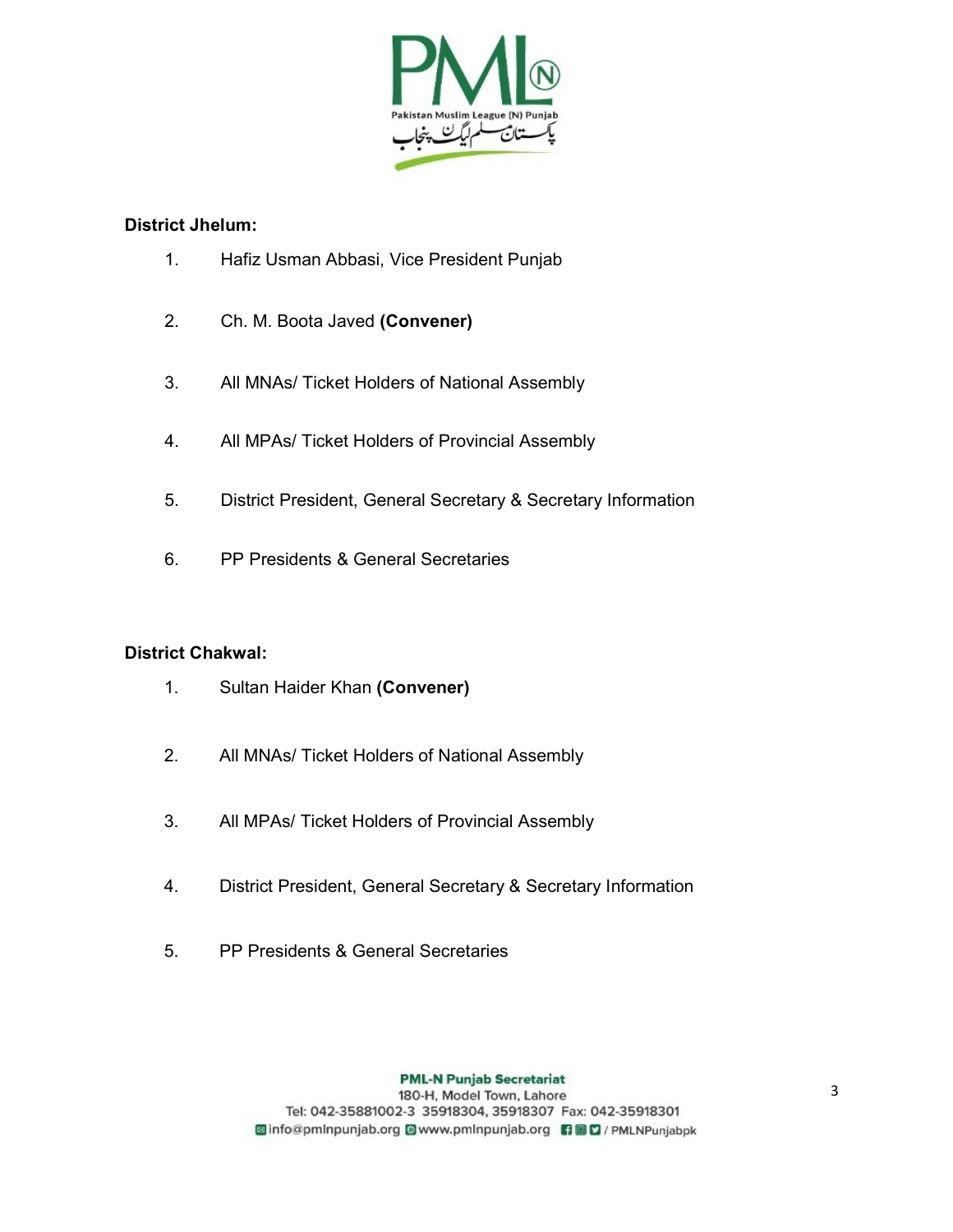

## GUJRANWALA DIVISION

### Divisional Committee

- 1. Kh. Muhammad Asif, MNA Parliamentary Leader in National
- 2. Ahsan Iqbal, MNA Central Secretary General
- 3. Engr. Khurram Dastgir Khan, MNA Central Vice President
- 
- 5. Ms. Saira Afzal Tarar **Vice President Punjab**
- 6. Khawaja Mansha Ullah Butt, MPA Vice President Punjab
- 
- 8. Khawaja Muhammad Waseem , MPA Joint Secretary Punjab
- 9. Ch. Abid Raza, MNA (Convener) Divisional President
- 
- 11. Divisional Secretary Information

### District Committees

#### Gujranwala District:

- 1. Engr. Khurram Dastgir Khan (Convener)
- 2. Saira Afzal Tarar, Vice President Punjab
- 3. Mudassar Qayyum Nahra
- 4. All MNAs/ Ticket Holders of National Assembly
- 5. All MPAs/ Ticket Holders of Provincial Assembly
- 6. District President, General Secretary & Secretary Information
- 7. Corporation President, General Secretary & Secretary Information
- 8. PP Presidents & General Secretaries

**PML-N Punjab Secretariat** 

Assembly

4. Attaullah Tarar **Access 19 and Tarack Central Deputy Secretary General** 

- 7. Zeeshan Rafique, MPA **Altama Additional General Secretary Punjab** 
	-

10. Taufeeq Butt, MPA Divisional General Secretary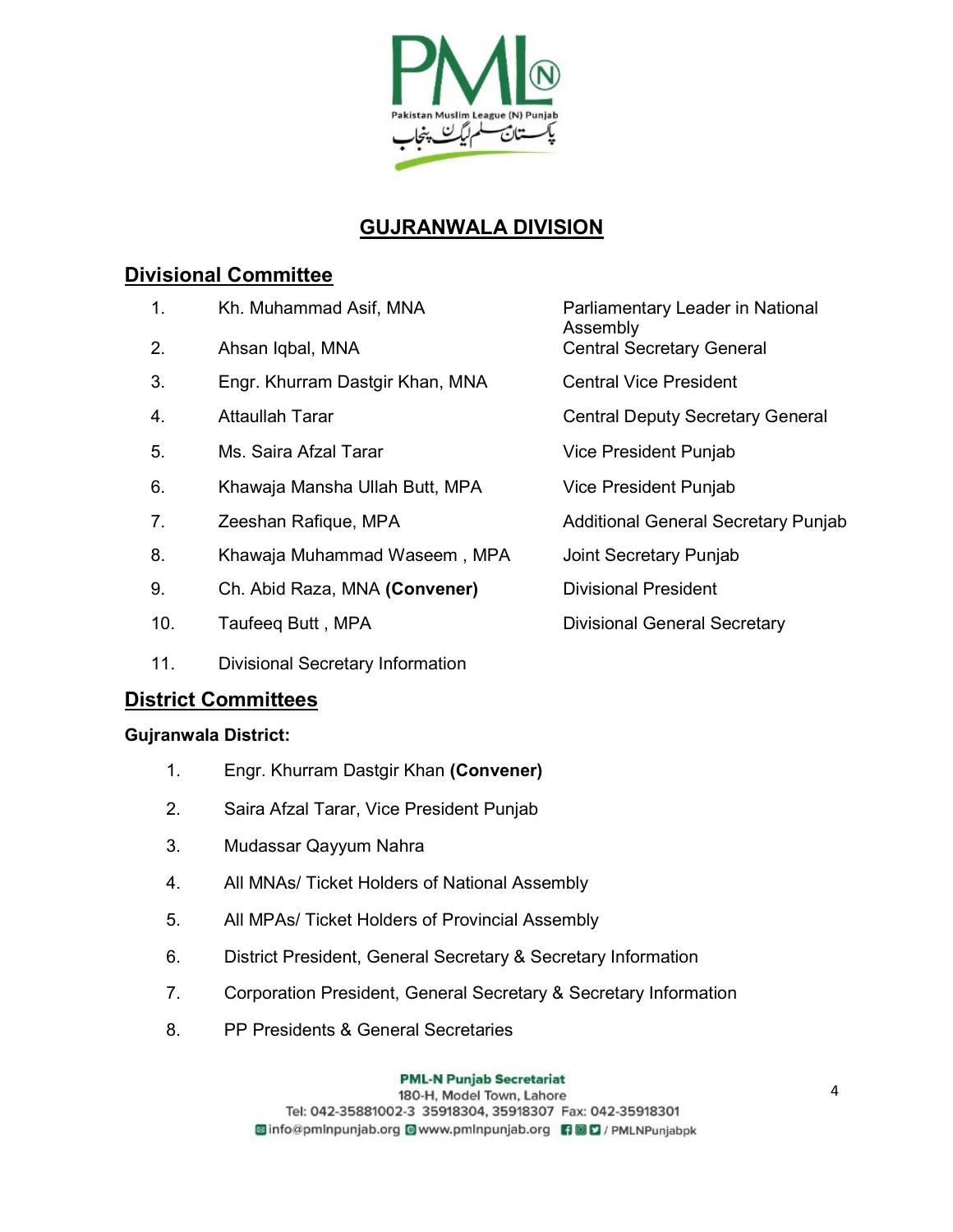

#### District Hafizabad:

- 1. Saira Afzal Tarar (Convener)
- 2. All MNAs/ Ticket Holders of National Assembly
- 3. All MPAs/ Ticket Holders of Provincial Assembly
- 4. District President, General Secretary & Secretary Information
- 5. PP Presidents & General Secretaries

#### District Sialkot:

- 1. Khawaja Muhammad Asif (Convener)
- 2. All MNAs/ Ticket Holders of National Assembly
- 3. All MPAs/ Ticket Holders of Provincial Assembly
- 4. District President, General Secretary & Secretary Information
- 5. Corporation President, General Secretary & Secretary Information
- 6. PP Presidents & General Secretaries

#### District Narowal:

- 1. Ahsan Iqbal (Convener)
- 2. Danyal Aziz
- 3. All MNAs/ Ticket Holders of National Assembly
- 4. All MPAs/ Ticket Holders of Provincial Assembly
- 5. District President, General Secretary & Secretary Information
- 6. PP Presidents & General Secretaries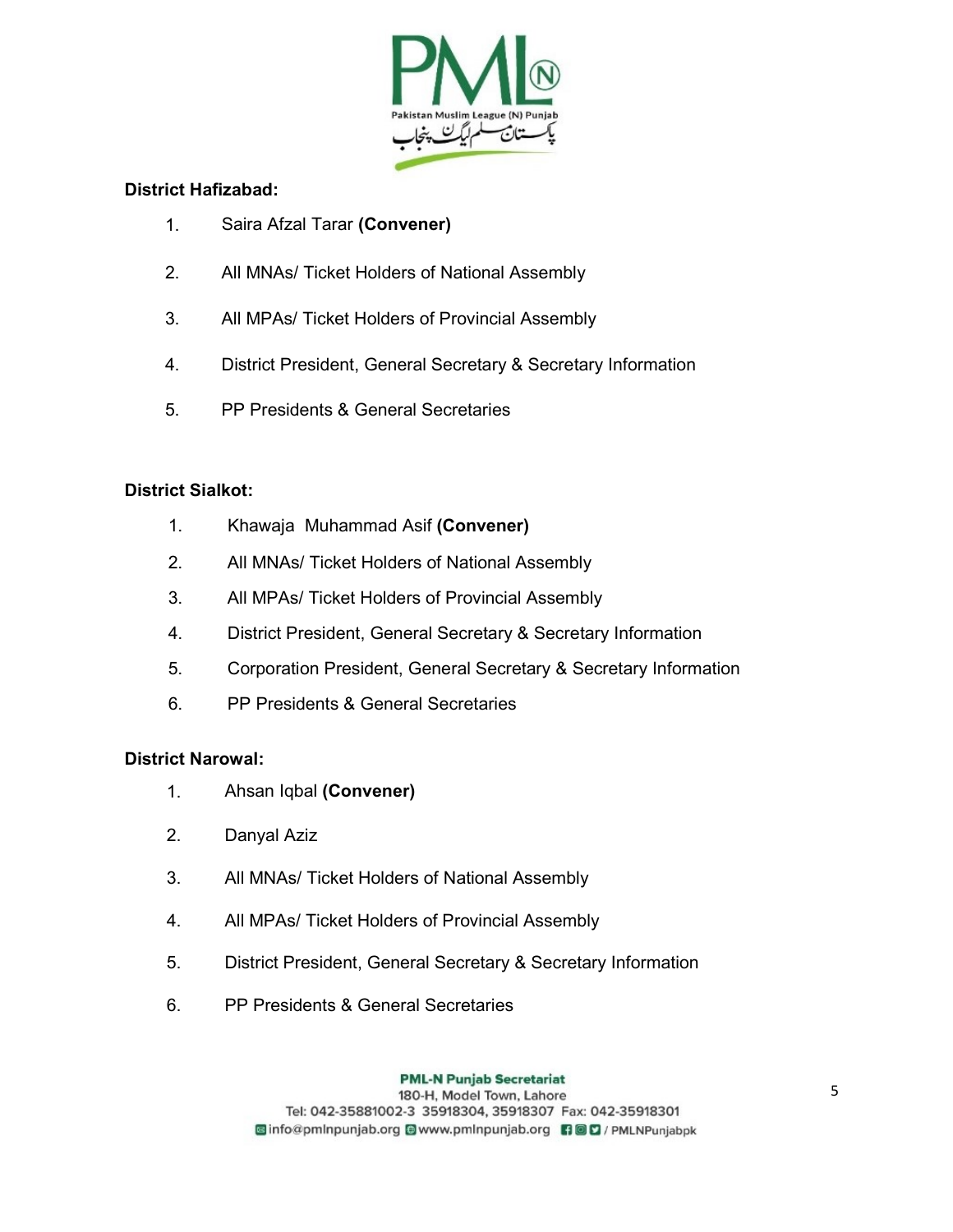

#### District Gujrat:

- 1. Ch. Abid Raza, MNA (Convener)
- 2. All MNAs/ Ticket Holders of National Assembly
- 3. All MPAs/ Ticket Holders of Provincial Assembly
- 4. District President, General Secretary & Secretary Information
- 5. Corporation President, General Secretary & Secretary Information
- 6. PP Presidents & General Secretaries

#### District M.B Din:

- 1. Ch. Mushahid Raza (Convener)
- 2. All MNAs/ Ticket Holders of National Assembly
- 3. All MPAs/ Ticket Holders of Provincial Assembly
- 4. District President, General Secretary & Secretary Information
- 5. PP Presidents & General Secretaries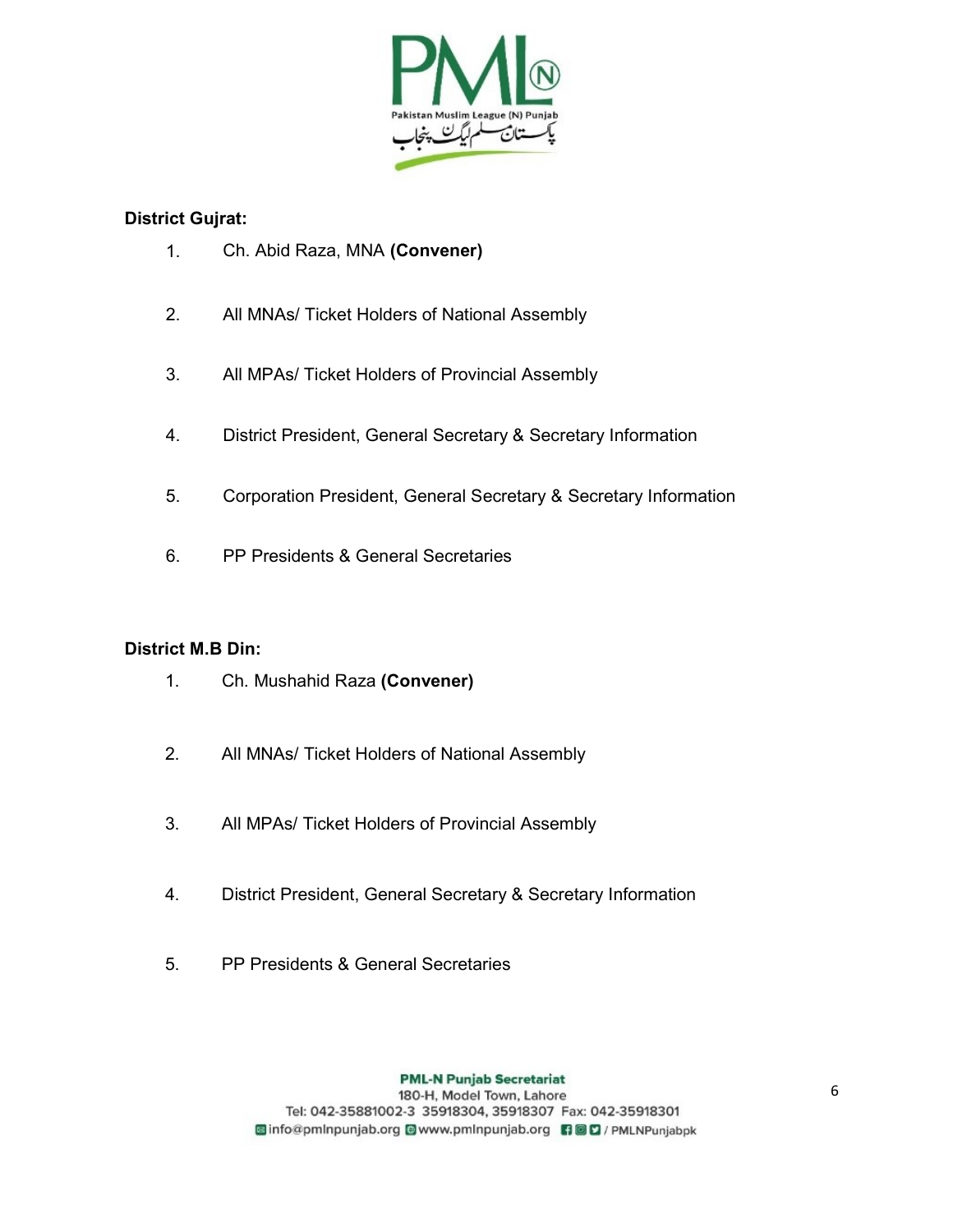

## SARGODHA DIVISION

## Divisional Committee

| 1.  | Sardar Ayaz Sadiq, MNA                  | <b>Central Vice President</b>           |
|-----|-----------------------------------------|-----------------------------------------|
| 2.  | Amanatullah Khan Shadikhel              | Vice President Punjab                   |
| 3.  | Zakia Shahnawaz                         | Vice President Punjab                   |
| 4.  | Shahnawaz Ranjha, (Convener)            | <b>Divisional President</b>             |
| 5.  | Dr. Mukhtar Ahmed Bharat                | <b>MNA</b>                              |
| 6.  | Humair Hayyat Khan Rokhari              | Senior Vice President Sargodha Division |
| 7.  | Sumaira Malik                           | Ex-MNA                                  |
| 8.  | Abdul Majeed Khan                       | <b>District President Bhakkar</b>       |
| 9.  | Abdul Razzaq Dhillon                    | District President Sargodha             |
| 10. | Dr. Liaqat Ali Khan                     | <b>President Sargodha Corporation</b>   |
| 11. | Karam Elahi Bandiyal                    | District General Secretary Khushab      |
| 12. | Ali Noor Niazi                          | Ex-MPA                                  |
| 13. | <b>Divisional Secretary Information</b> |                                         |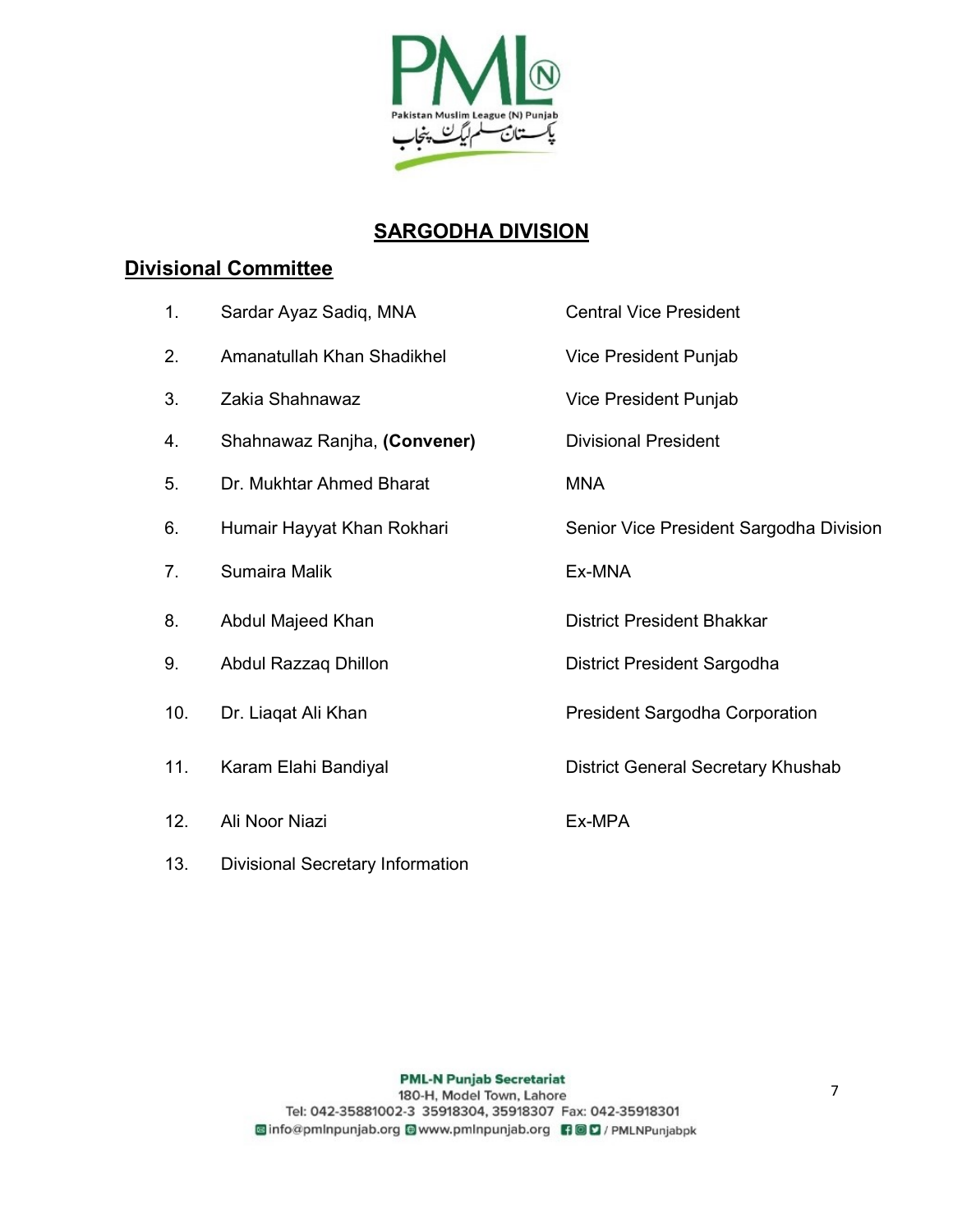

### District Committees

#### District Sargodha:

- 1. Shahnawaz Ranjha (Convener)
- 2. Abdul Razzaq Dhillon (Co-convener)
- 3. Ali Noor Niazi
- 4. Rizwan Gill
- 5. All MNAs/ Ticket Holders of National Assembly
- 6. All MPAs/ Ticket Holders of Provincial Assembly
- 7. District President, General Secretary & Secretary Information
- 8. Corporation President, General Secretary & Secretary Information
- 9. PP Presidents & General Secretaries

#### District Khushab:

- 1. Humair Hayyat Khan Rokhari, Senior Vice President Sargodha Division
- 2. Dr. Ghous M. Khan Naizi (Convener)
- 3. All MNAs/ Ticket Holders of National Assembly
- 4. All MPAs/ Ticket Holders of Provincial Assembly
- 5. District President, General Secretary & Secretary Information
- 6. PP Presidents & General Secretaries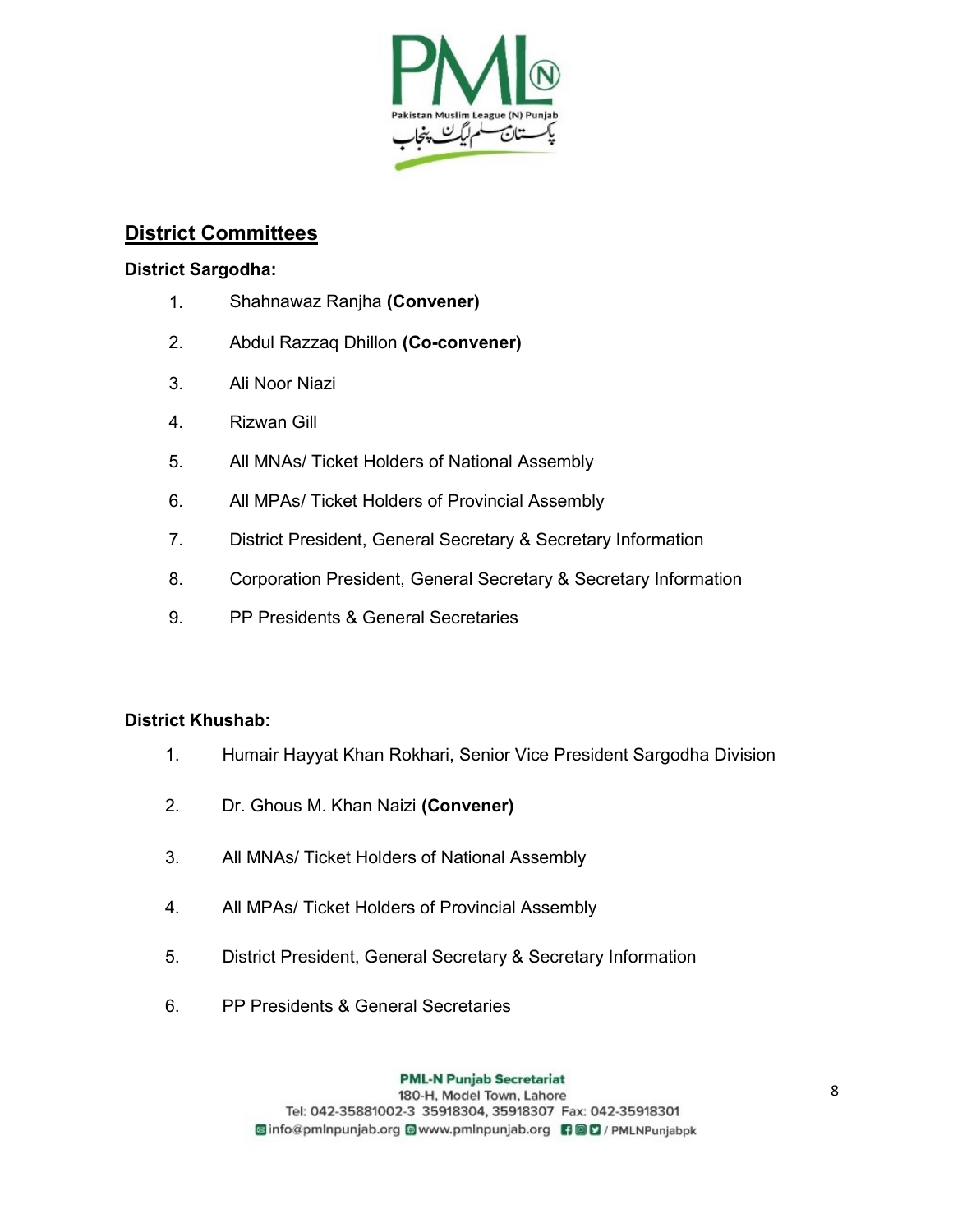

#### District Mianwali:

- 1. Muhammad Feroz Joya (Convener)
- 2. Abdul Majeed Khan Khanankhel
- 3. All MNAs/ Ticket Holders of National Assembly
- 4. All MPAs/ Ticket Holders of Provincial Assembly
- 5. District President, General Secretary & Secretary Information
- 6. PP Presidents & General Secretaries

#### District Bhakkar:

- 1. Abdul Majeed Khan (Convener)
- 2. Inam Ullah Khan Niazi
- 3. Karam Elahi Bandial
- 4. All MNAs/ Ticket Holders of National Assembly
- 5. All MPAs/ Ticket Holders of Provincial Assembly
- 6. District President, General Secretary & Secretary Information
- 7. PP Presidents & General Secretaries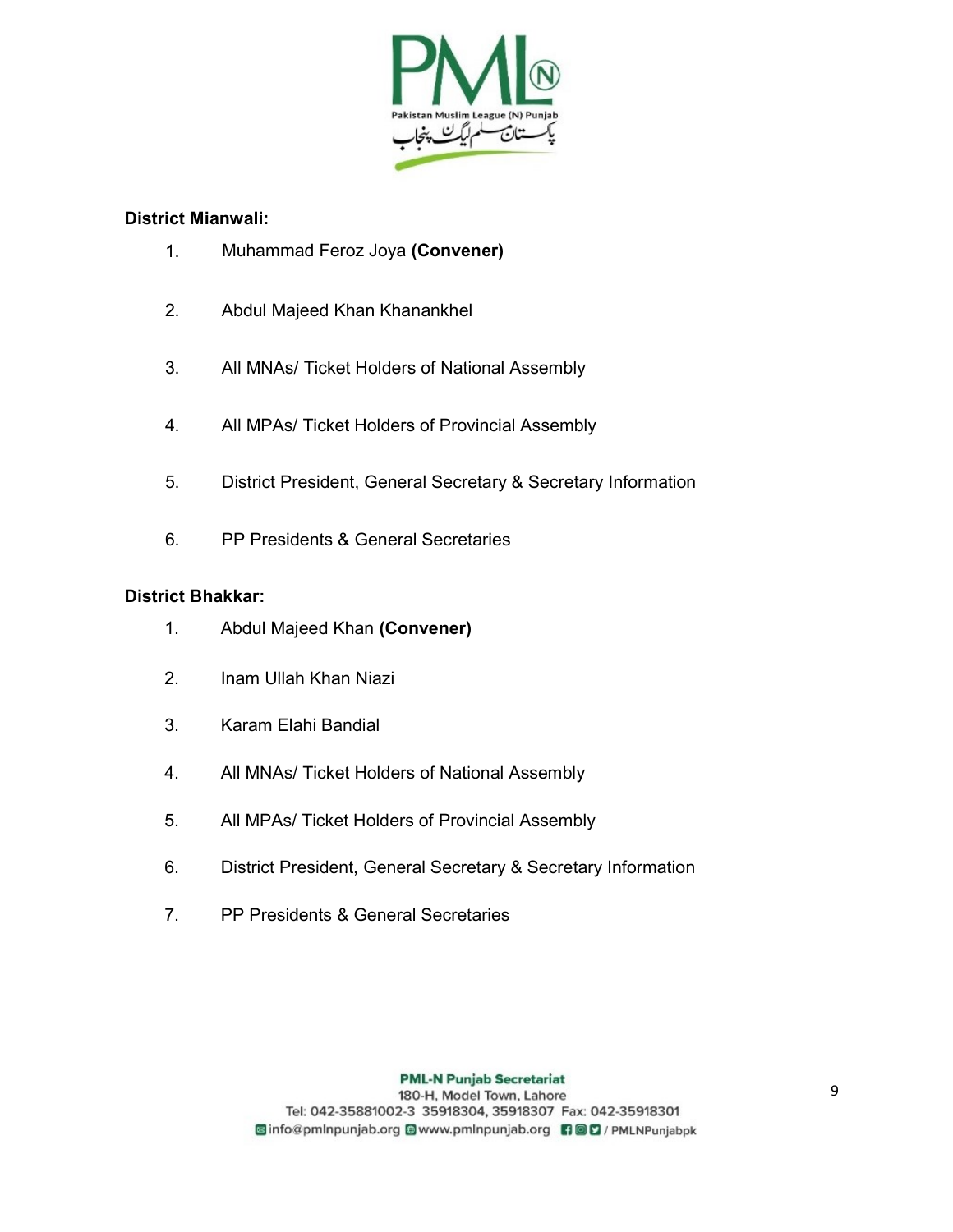

## FAISALABAD DIVISION

### Divisional Committee

| 1.  | Rana Sanaullah Khan, MNA      | President PML-N Punjab                |
|-----|-------------------------------|---------------------------------------|
| 2.  | Barjees Tahir, MNA            | <b>Central Vice President</b>         |
| 3.  | Saira Afzal Tarar,            | Vice President Punjab                 |
| 4.  | Haji Akram Ansari, (Convener) | <b>Divisional President</b>           |
| 5.  | Junaid Anwar Ch.              | <b>MNA</b>                            |
| 6.  | Ali Gohar                     | <b>MNA</b>                            |
| 7.  | Qaiser Ahmed Sheikh           | <b>MNA</b>                            |
| 8.  | Talal Badar Ch.               | Ex-MNA                                |
| 9.  | Col ® Ayub Gadhi              | <b>Divisional General Secretary</b>   |
| 10. | Khalil Tahir Sandhu, MPA      | <b>President Minority Wing Punjab</b> |
|     |                               |                                       |

11. Divisional Secretary Information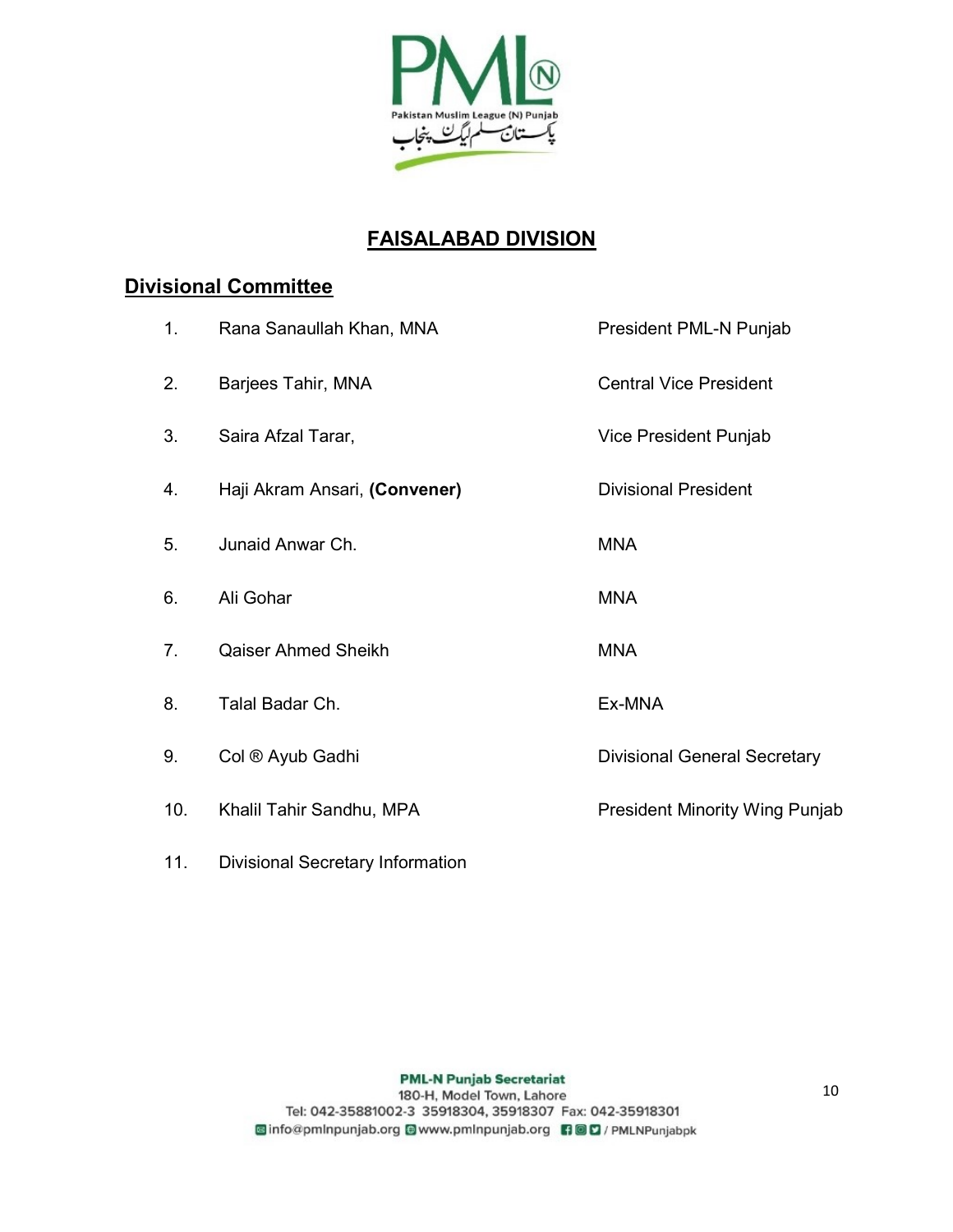

### District Committees

#### District Faisalabad:

- 1. Ch. Sher Ali (Convener)
- 2. Barjees Tahir, Central Vice President
- 3. All MNAs/ Ticket Holders of National Assembly
- 4. All MPAs/ Ticket Holders of Provincial Assembly
- 5. District President, General Secretary & Secretary Information
- 6. Corporation President, General Secretary & Secretary Information
- 7. PP Presidents & General Secretaries

#### District Jhang:

- 1. Col ® Ayub Gadhi, Divisional General Secretary
- 2. Muhammad Saleem Tahir (Convener)
- 3. Mian Mazhar
- 4. All MNAs/ Ticket Holders of National Assembly
- 5. All MPAs/ Ticket Holders of Provincial Assembly
- 6. District President, General Secretary & Secretary Information
- 7. PP Presidents & General Secretaries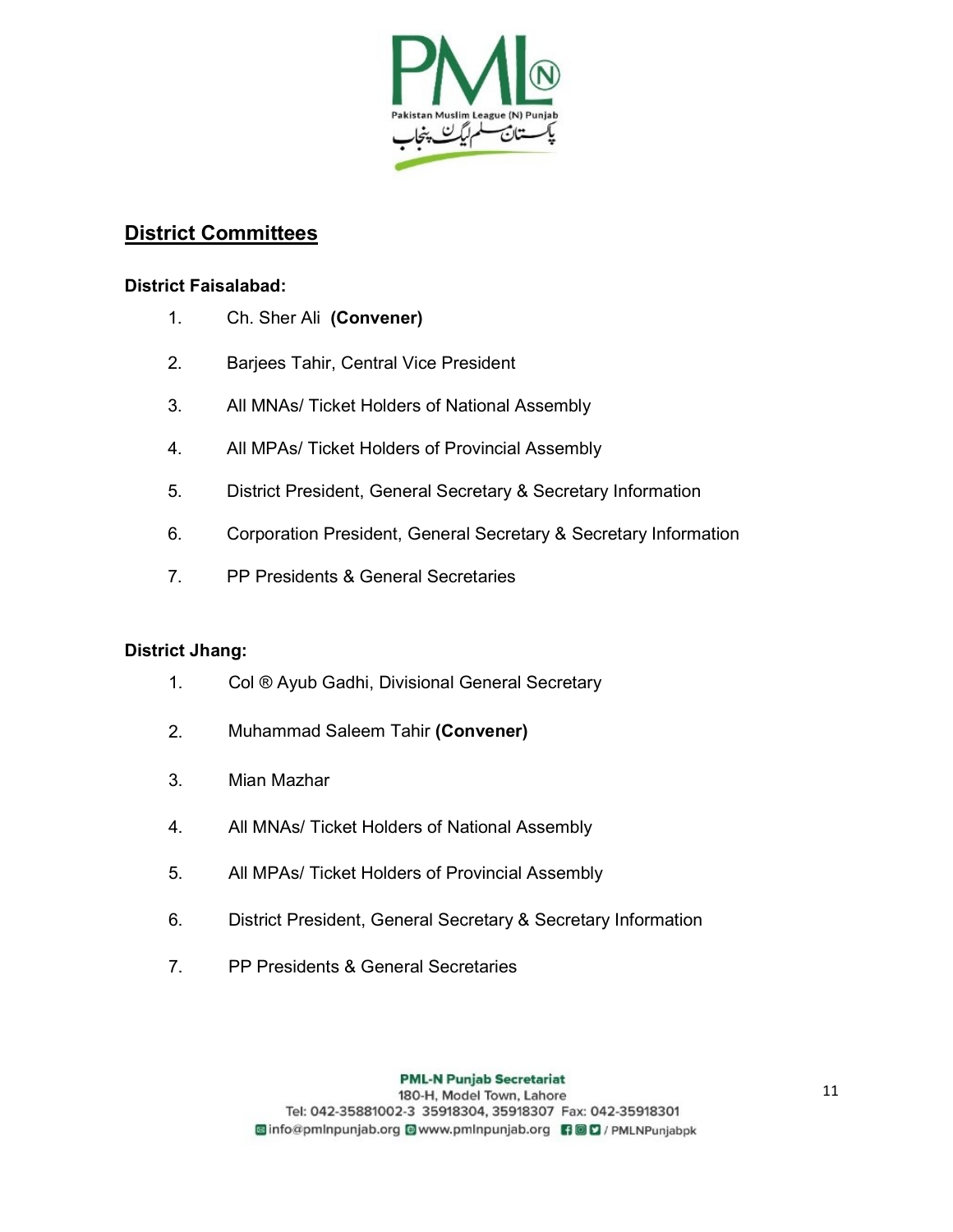

#### District Chiniot:

- 1. Qaiser Ahmed Sheikh (Convener)
- 2. Rai Aftab Haral
- 3. All MNAs/ Ticket Holders of National Assembly
- 4. All MPAs/ Ticket Holders of Provincial Assembly
- 5. District President, General Secretary & Secretary Information
- 6. PP Presidents & General Secretaries

#### District T.T Singh:

- 1. Ch. M. Amjad Ali (Convener)
- 2. All MNAs/ Ticket Holders of National Assembly
- 3. All MPAs/ Ticket Holders of Provincial Assembly
- 4. District President, General Secretary & Secretary Information
- 5. PP Presidents & General Secretaries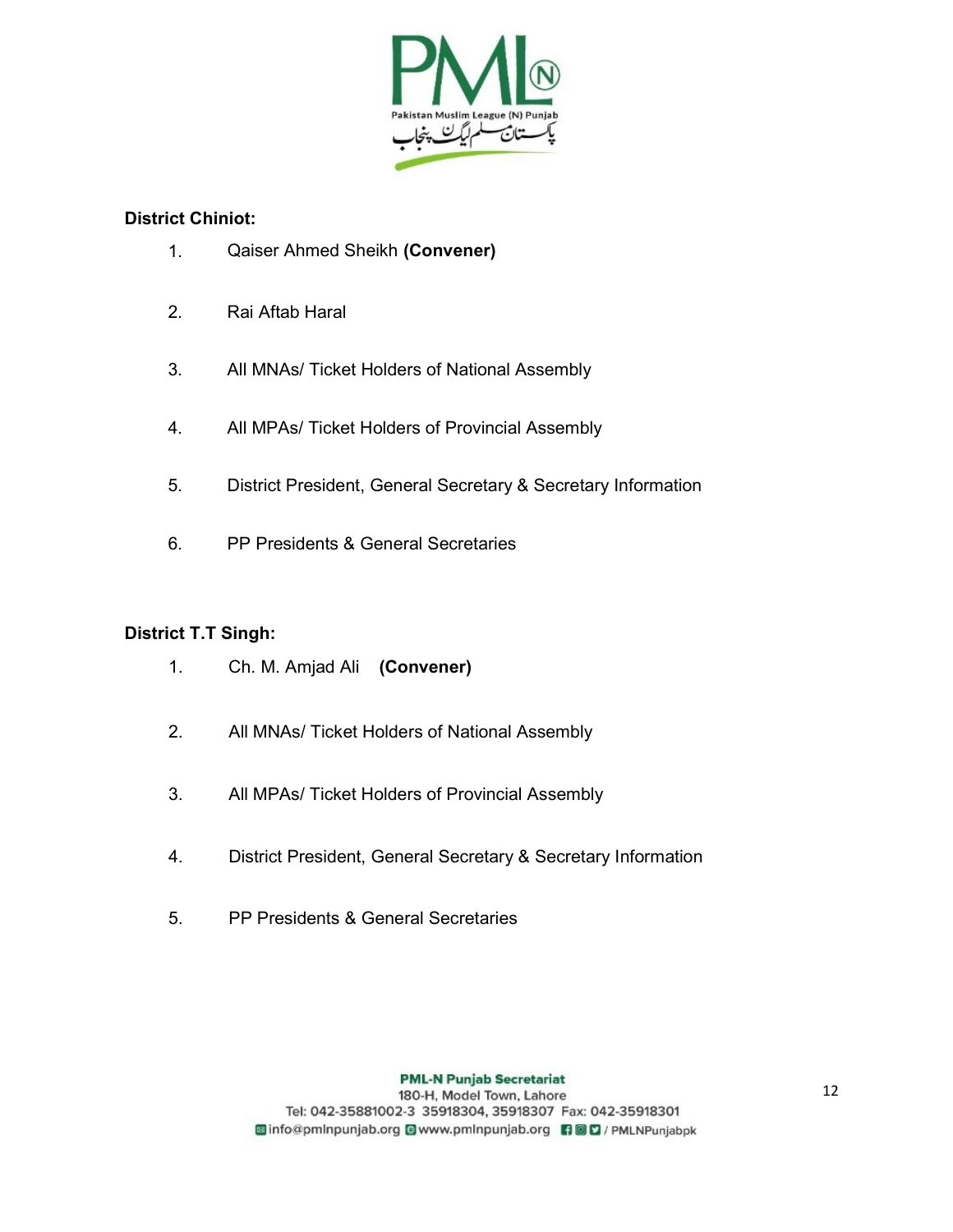

## LAHORE DISTRICT DIVISION

### Divisional Committee

| 1.              | Ahsan Iqbal                             | <b>Central Secretary General</b>    |
|-----------------|-----------------------------------------|-------------------------------------|
| 2.              | Rana Tanvir Hussain                     | <b>Central Vice President</b>       |
| 3.              | Mian Javed Latif                        | <b>Central Vice President</b>       |
| 4.              | <b>Barjees Tahir</b>                    | <b>Central Vice President</b>       |
| 5.              | Azma Zahid Bukhari                      | Secretary Information Punjab        |
| 6.              | Sardar Muhammad Irfan Dogar             | Vice President Punjab               |
| 7 <sub>1</sub>  | Malik Ahmed Khan                        | Vice President Punjab               |
| 8.              | Rana Muhammad Arshad                    | Joint Secretary Punjab              |
| 9.              | Sheikh Waseem Ahmed (Convener)          | <b>Divisional President</b>         |
| 10 <sub>1</sub> | <b>Pir Ashraf Rasool</b>                | <b>Divisional General Secretary</b> |
| 11.             | <b>Divisional Secretary Information</b> |                                     |

### District Committees

#### District Nankana Sahib:

- 1. Barjees Tahir (Convener)
- 2. All MNAs/ Ticket Holders of National Assembly
- 3. All MPAs/ Ticket Holders of Provincial Assembly
- 4. District President, General Secretary & Secretary Information
- 5. PP Presidents & General Secretaries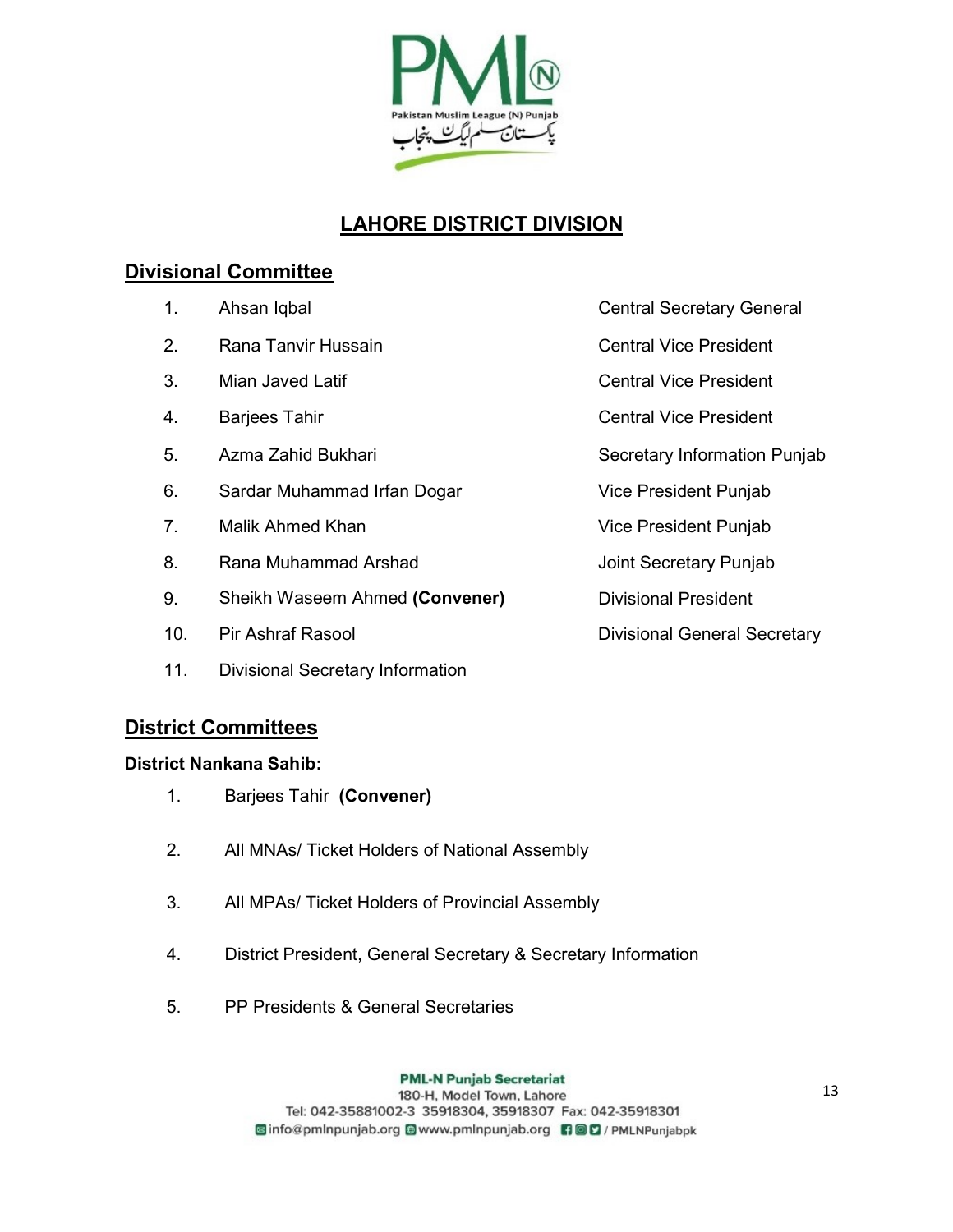

#### District Sheikhupura:

- 1. Mian Javed Latif (Convener)
- 2. Azma Zahid Bukhari, Secretary Information Punjab
- 3. Mian Amjad Latif
- 4. All MNAs/ Ticket Holders of National Assembly
- 5. All MPAs/ Ticket Holders of Provincial Assembly
- 6. District President, General Secretary & Secretary Information
- 7. PP Presidents & General Secretaries

#### District Kasur:

- 1. Rana Muhammad Arshad, Joint Secretary Punjab
- 2. Sheikh Waseem Ahmed, Divisional President
- 3. Rana Sikandar Hayyat (Convener)
- 4. All MNAs/ Ticket Holders of National Assembly
- 5. All MPAs/ Ticket Holders of Provincial Assembly
- 6. District President, General Secretary & Secretary Information
- 7. PP Presidents & General Secretaries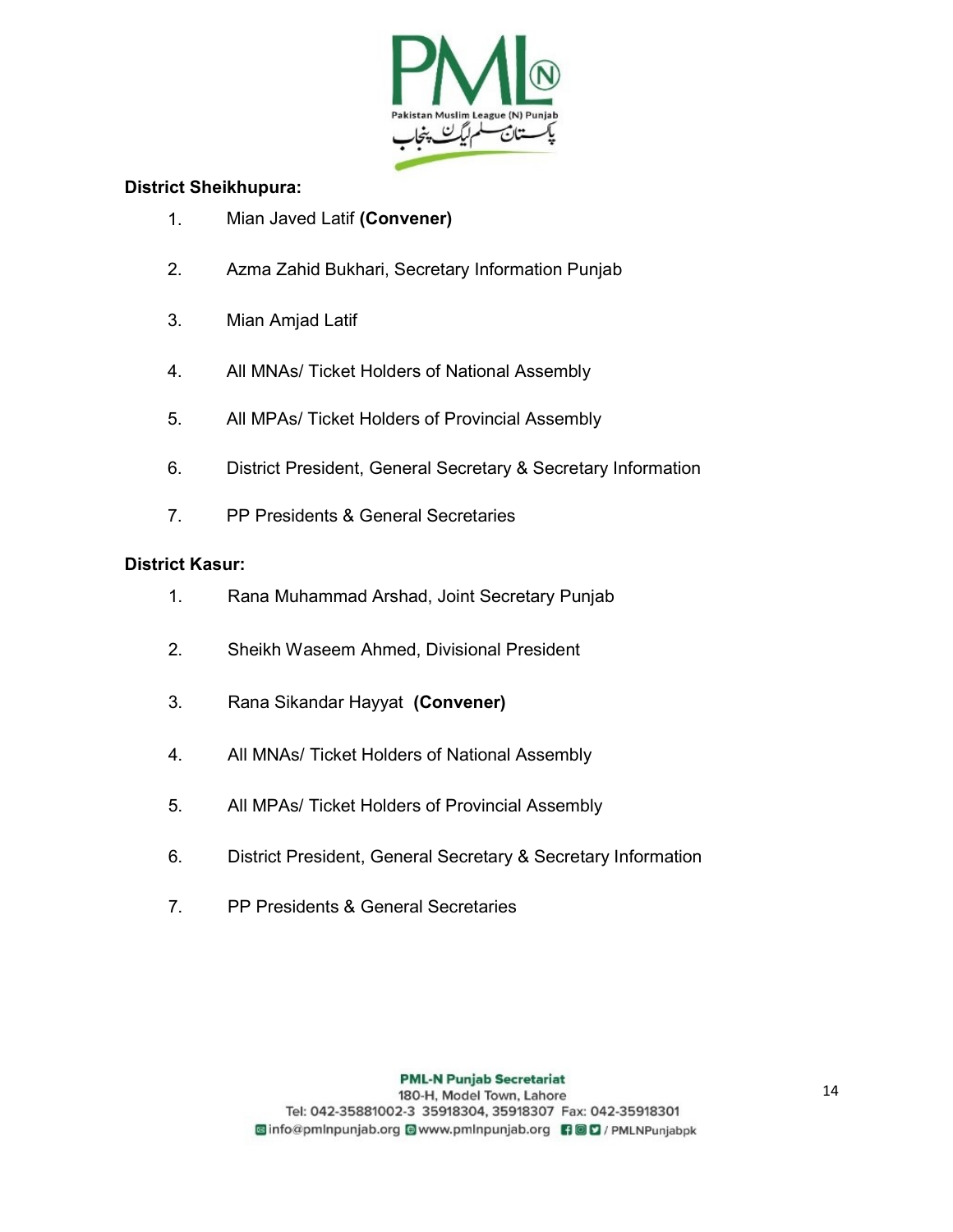

### SAHIWAL DIVISION

### Divisional Committee

| 1 <sub>1</sub> | Mian Javed Latif            | <b>Central Vice President</b>       |
|----------------|-----------------------------|-------------------------------------|
| 2.             | Malik Nadeem Kamran         | Senior Vice President Punjab        |
| 3.             | Riaz ul Haq Jujj            | President Kissan Wing               |
| 4.             | Rana Muhammad Arshad        | Joint Secretary Punjab              |
| 5.             | Mian Yawar Zaman (Convener) | <b>Divisional President</b>         |
| 6.             | Iftikhar Hussain Chachar    | <b>Divisional General Secretary</b> |
| 7.             | Samiullah Khan              | <b>MPA</b>                          |
| 8.             | Rana Zahid Hussain          | Ex-MNA                              |

### District Committees

#### District Sahiwal:

1. Malik Nadeem Kamran (Convener)

9. Divisional Secretary Information

- 2. All MNAs/ Ticket Holders of National Assembly
- 3. All MPAs/ Ticket Holders of Provincial Assembly
- 4. District President, General Secretary & Secretary Information
- 5. Corporation President , General Secretary & Secretary Information
- 6. PP Presidents & General Secretaries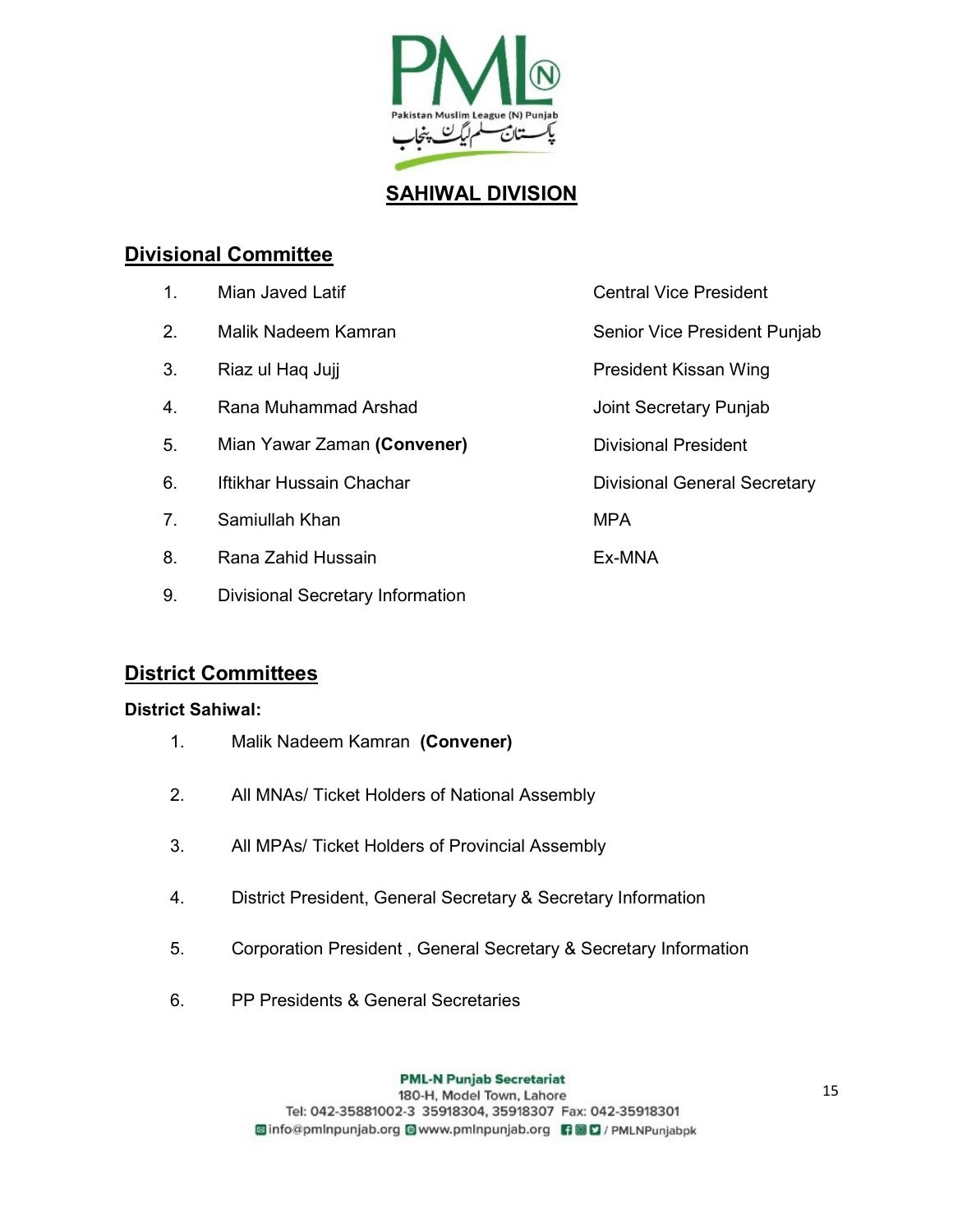

#### District Pakpattan:

- 1. Riaz ul Haq Jujj, President Kissan Wing
- 2. Imtiaz Ali Khan (Convener)
- 3. Rana Zahid Hussain
- 4. All MNAs/ Ticket Holders of National Assembly
- 5. All MPAs/ Ticket Holders of Provincial Assembly
- 6. District President, General Secretary & Secretary Information
- 7. PP Presidents & General Secretaries

#### District Okara:

- 1. Samiullah Khan, MPA
- 2. Mian Muhammad Munir (Convener)
- 3. Ashiq Kirmani
- 4. All MNAs/ Ticket Holders of National Assembly
- 5. All MPAs/ Ticket Holders of Provincial Assembly
- 6. District President, General Secretary & Secretary Information
- 7. PP Presidents & General Secretaries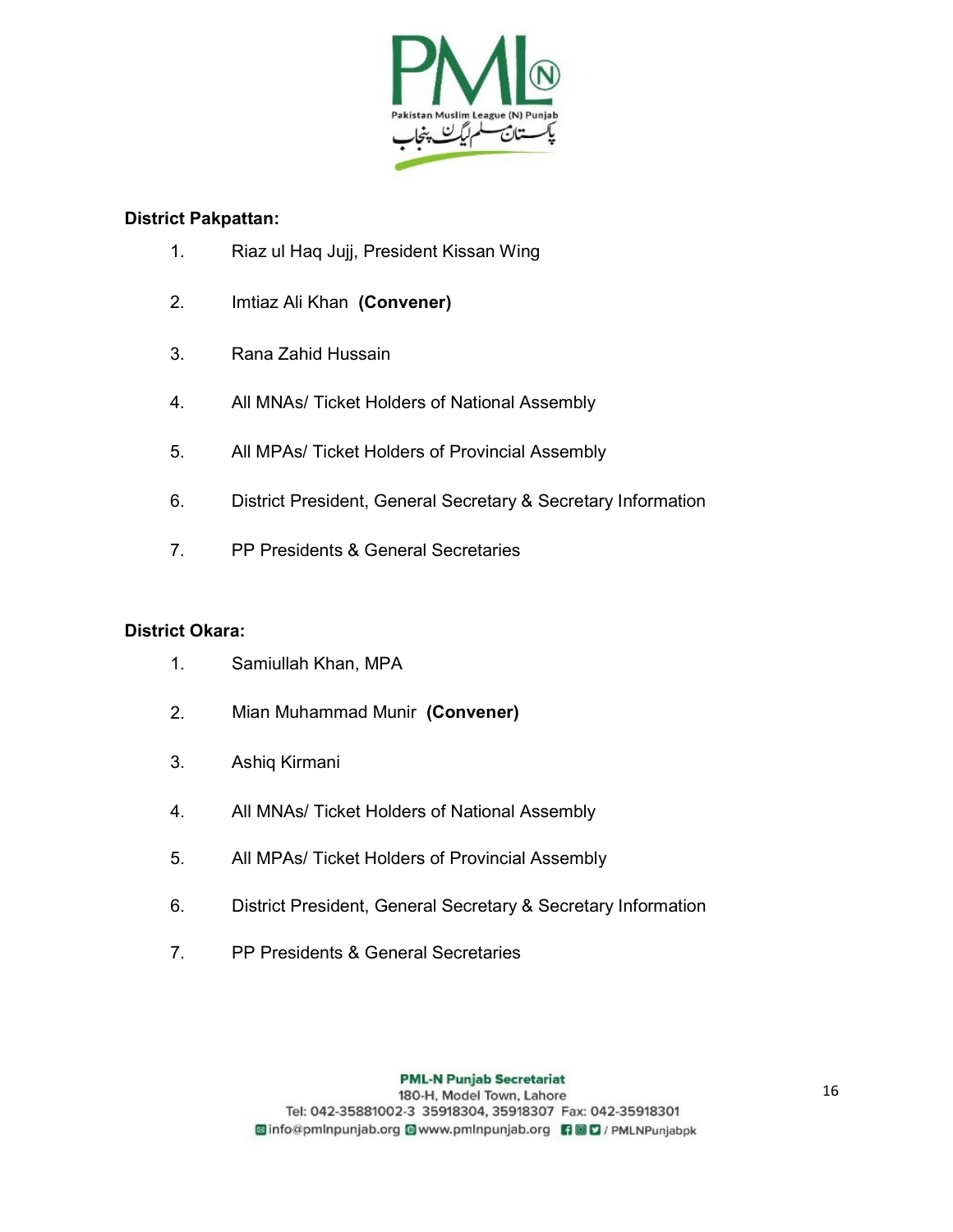

## MULTAN DIVISION

### Divisional Committee

| 1.             | Sardar Awais Ahmed Khan Leghari | <b>General Secretary Punjab</b>     |
|----------------|---------------------------------|-------------------------------------|
| 2.             | Kh. Saad Rafiq                  | <b>Central Vice President</b>       |
| 3.             | Abdul Rahman Kanju (Convener)   | <b>Divisional President</b>         |
| 4.             | Irfan Khan Daha                 | Ex-MNA                              |
| 5.             | <b>Sheikh Tariq Rasheed</b>     | <b>Divisional General Secretary</b> |
| 6.             | Syed Javed Ali Shah             | Ex-MNA                              |
| 7 <sub>1</sub> | Saeed Ahmed Khan Manais         | Ex-MNA                              |

8. Divisional Secretary Information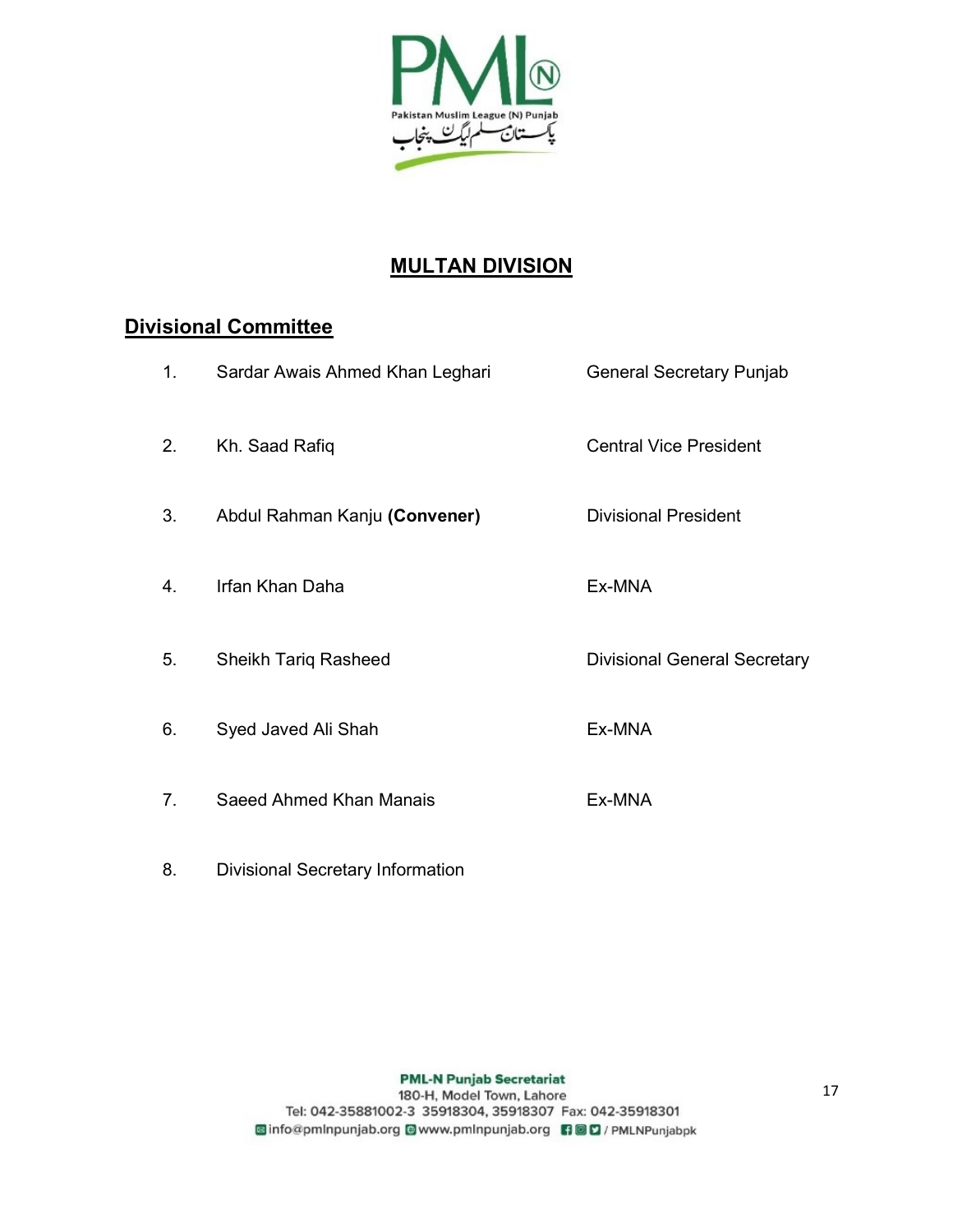

### District Committees

#### District Lodhran:

- 1. Abdul Rahman Kanju (Convener)
- 2. All MNAs/ Ticket Holders of National Assembly
- 3. All MPAs/ Ticket Holders of Provincial Assembly
- 4. District President, General Secretary & Secretary Information
- 5. PP Presidents & General Secretaries

#### District Vehari:

- 1. Syed Javed Ali Shah, Ex-MNA (Convener)
- 2. All MNAs/ Ticket Holders of National Assembly
- 3. All MPAs/ Ticket Holders of Provincial Assembly
- 4. District President, General Secretary & Secretary Information
- 5. PP Presidents & General Secretaries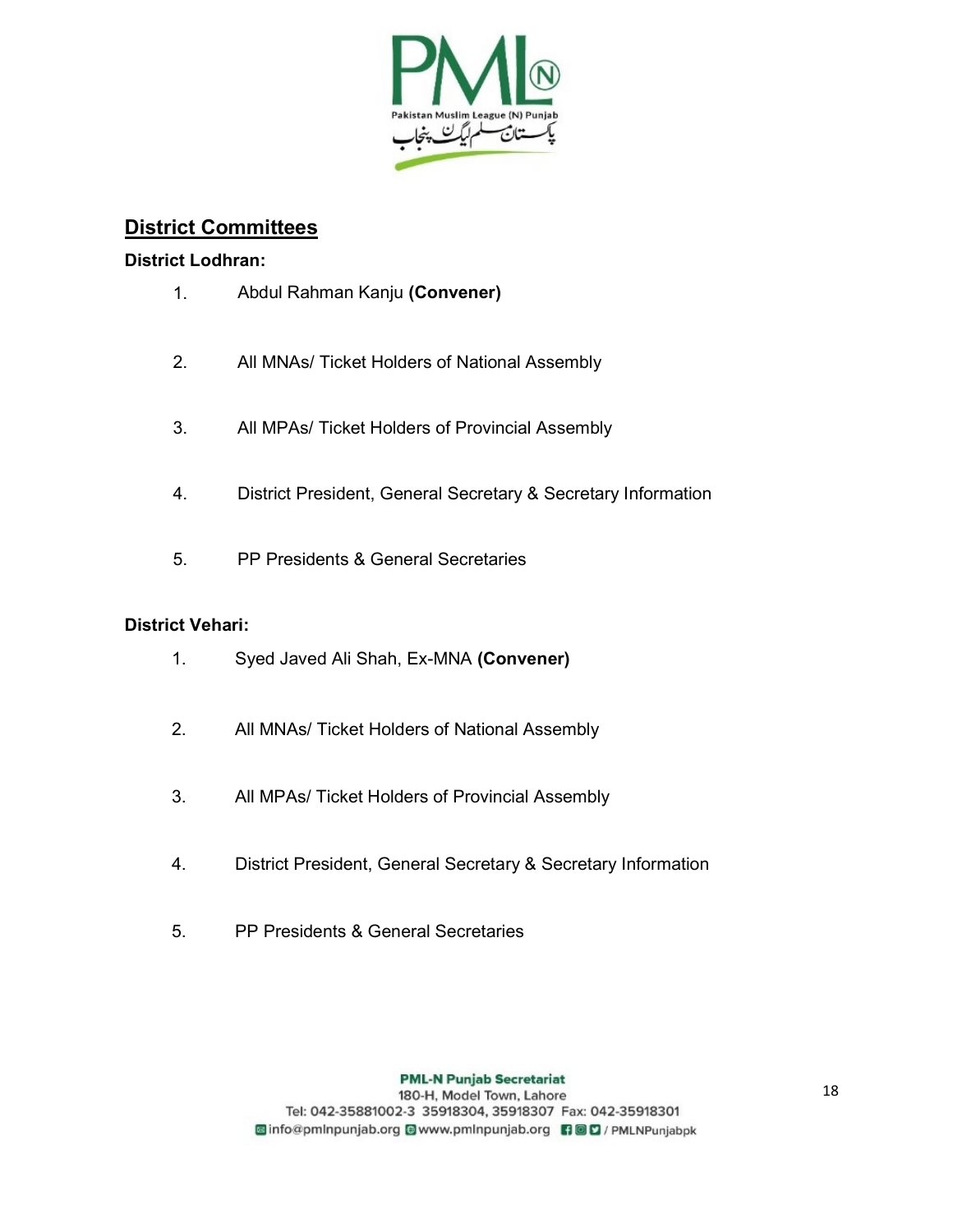

#### District Khanewal:

- 1. Ch. Zia ur Rahman (Convener)
- 2. Saeed Ahmed Khan Manais, Ex-MNA
- 3. All MNAs/ Ticket Holders of National Assembly
- 4. All MPAs/ Ticket Holders of Provincial Assembly
- 5. District President, General Secretary & Secretary Information
- 6. PP Presidents & General Secretaries

#### Multan District:

- 1. Rafiq Rajwana, Ex-Governor Punjab
- 2. Irfan Khan Daha, Ex-MNA (Convener)
- 3. Sheikh Tariq Rasheed, Divisional General Secretary
- 4. Rana Babar Hussain, MPA
- 5. Abdul Waheed Arain, Ex-MPA
- 6. All MNAs/ Ticket Holders of National Assembly
- 7. All MPAs/ Ticket Holders of Provincial Assembly
- 8. District President, General Secretary & Secretary Information
- 9. Corporation President, General Secretary & Secretary Information
- 10. PP Presidents & General Secretaries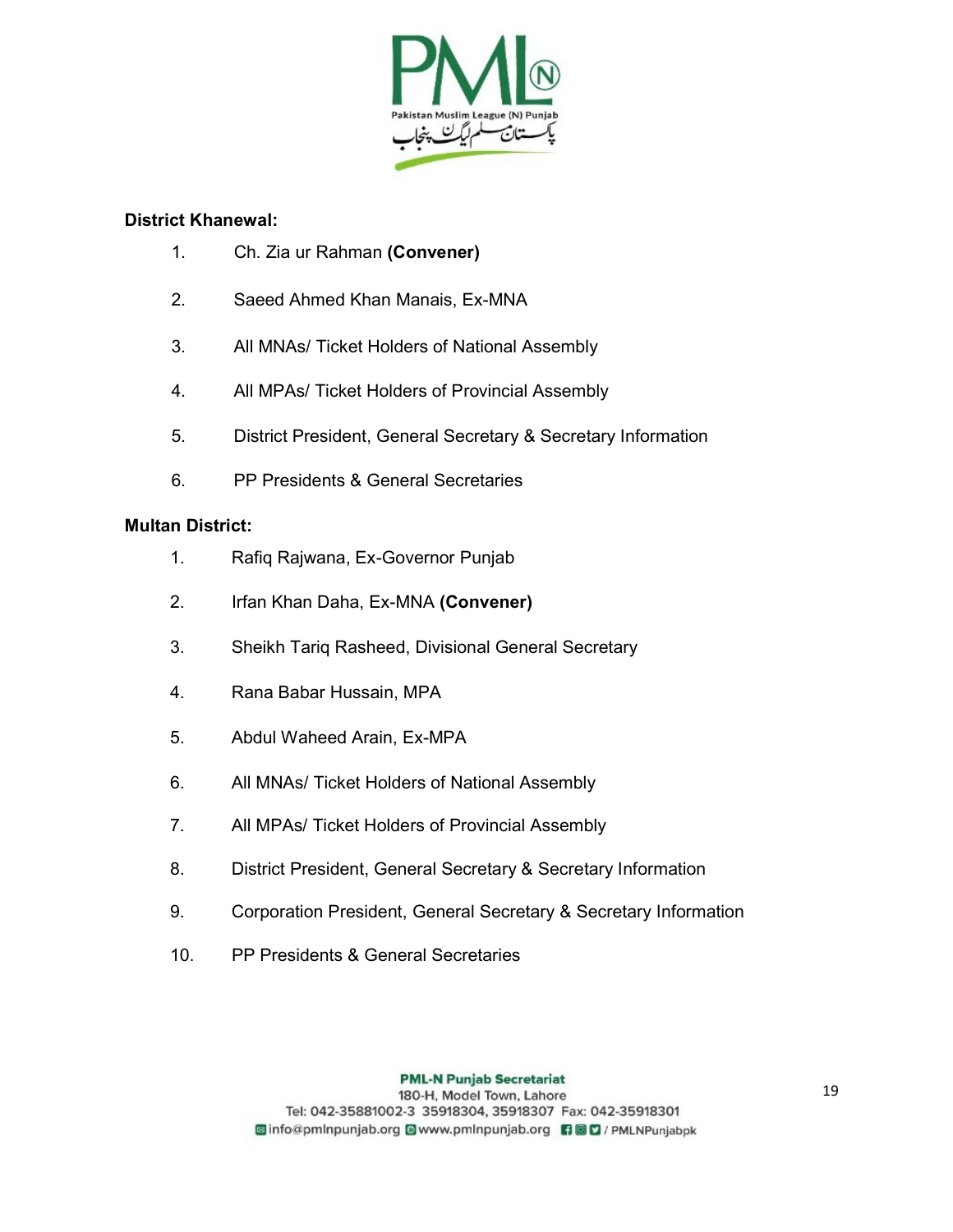

## BAHAWALPUR DIVISION

### Divisional Committee

- 1. Pervez Rasheed **Central Vice President**
- 2. Sardar Awais Ahmed Khan Leghari General Secretary Punjab
- 3. Baligh ur Rahman Central Deputy Secretary General
- 4. Ch. Saud Majeed Vice President Punjab
- 5. Arshad Khan Leghari **Nanalis Company Constructs** Vice President Punjab
- 6. Noor ul Hassan Tanvir (Convener) Divisional President
- 7. Kazim Ali Peerzada **Divisional General Secretary**
- 8. Abdul Rahman Kanju **Divisional President, Multan**
- 9. Divisional Secretary Information

### District Committees

#### District Bahawalnagar:

- 1. Ch. Saud Majeed, Vice President Punjab
- 2. Rana Abdul Rauf (Convener)
- 3. All MNAs/ Ticket Holders of National Assembly
- 4. All MPAs/ Ticket Holders of Provincial Assembly
- 5. District President, General Secretary & Secretary Information
- 6. PP Presidents & General Secretaries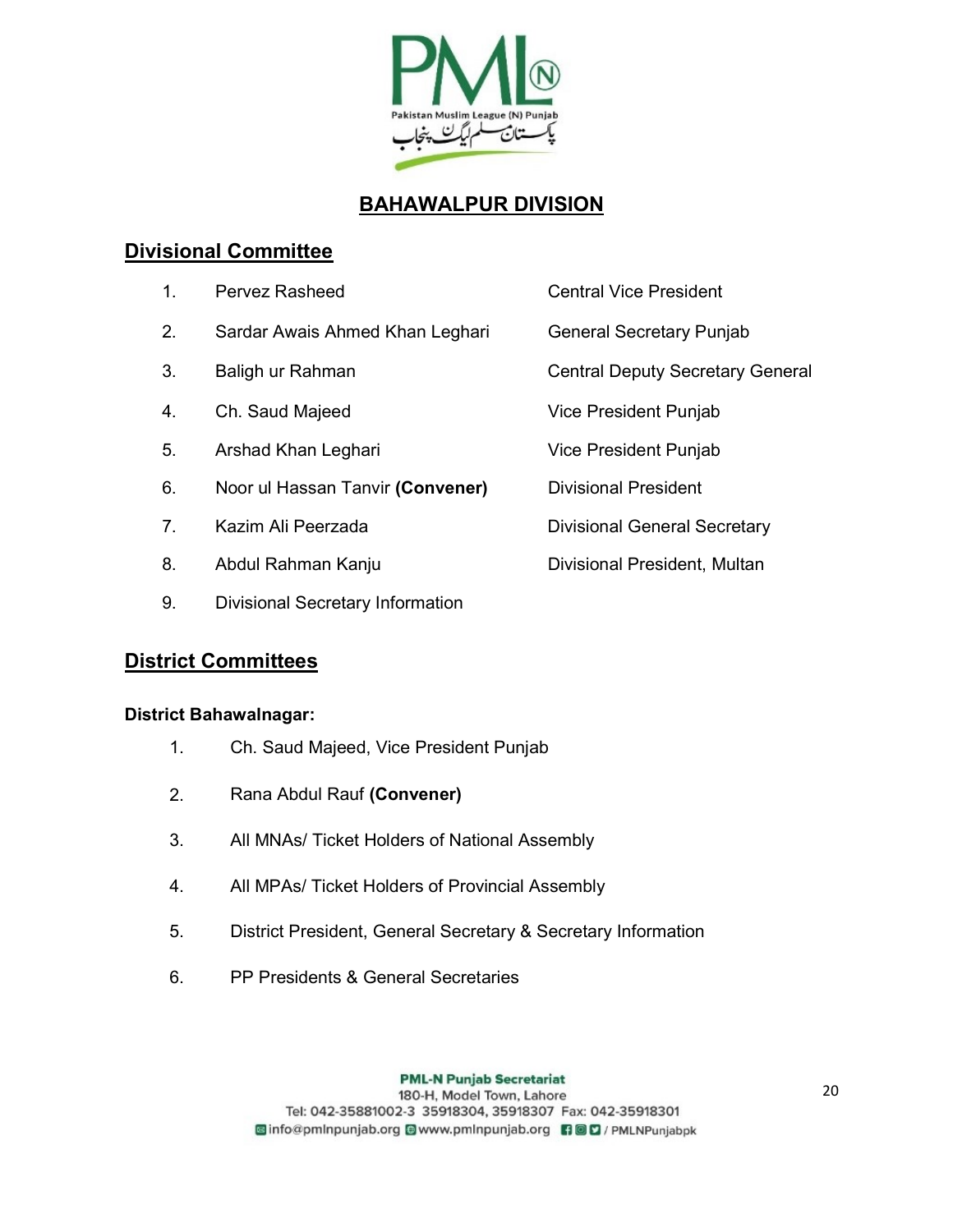

#### District Bahawalpur:

- 1. Arshad Khan Leghari, Vice President Punjab
- 2. Khalid Mehmood Jajja (Convener)
- 3. All MNAs/ Ticket Holders of National Assembly
- 4. All MPAs/ Ticket Holders of Provincial Assembly
- 5. District President, General Secretary & Secretary Information
- 6. Corporation President, General Secretary & Secretary Information
- 7. PP Presidents & General Secretaries

#### District Rahim Yar Khan:

- 1. Kazim Ali Peerzada, Divisional General Secretary
- 2. Sardar Azhar Khan Leghari (Convener)
- 3. All MNAs/ Ticket Holders of National Assembly
- 4. All MPAs/ Ticket Holders of Provincial Assembly
- 5. District President, General Secretary & Secretary Information
- 6. PP Presidents & General Secretaries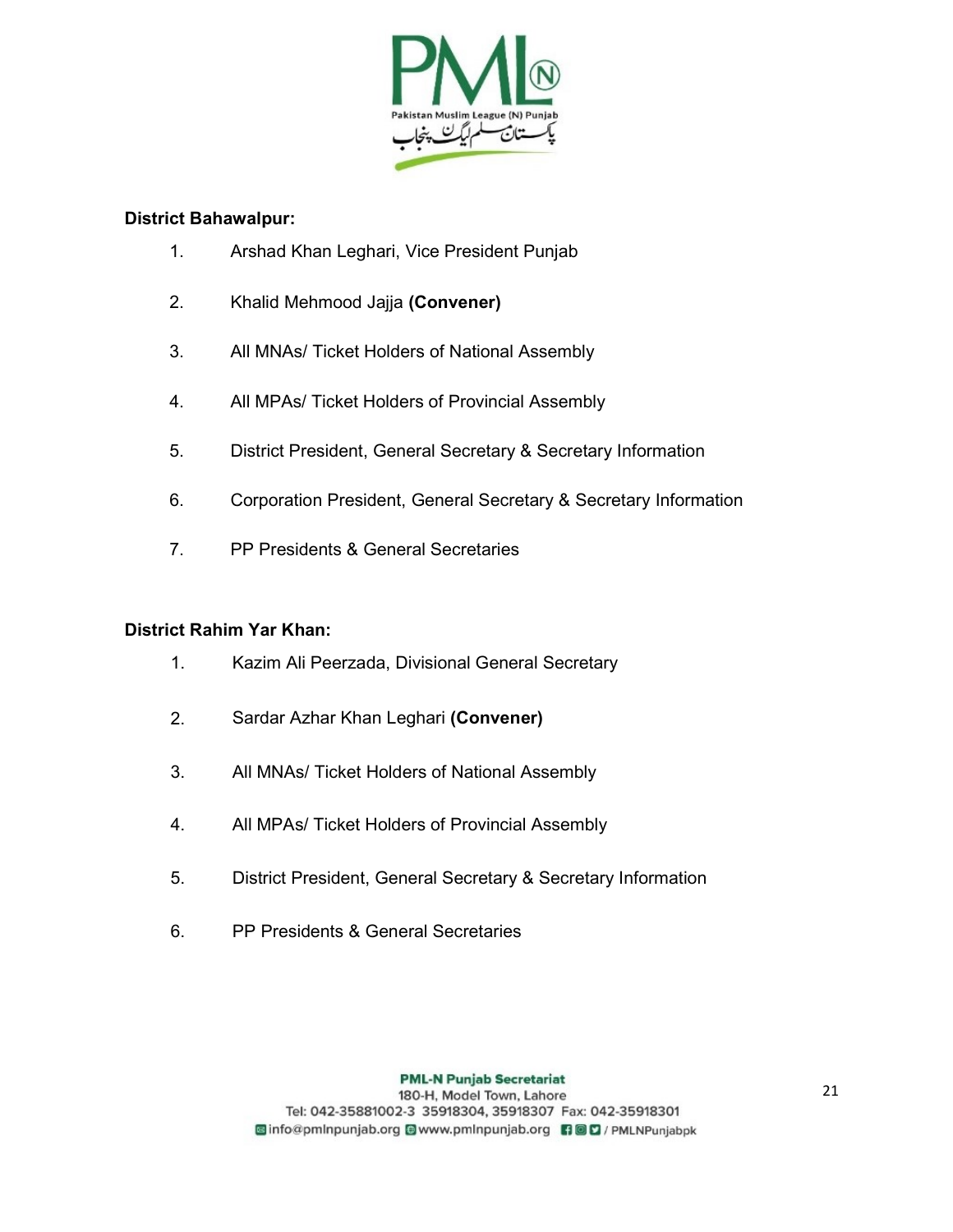

## D.G KHAN DIVISION

### Divisional Committee

- 1. Rana Sanullah Khan President PML-N Punjab
- 2. Sardar Awais Ahmed Khan Leghari General Secretary Punjab
- 
- 4. Ijaz Ahmed Achlana (Convener) Divisional President
- 5. Hammad Nawaz Tipu **Divisional General Secretary**
- 6. Ahmed Khan Leghari
- 7. Divisional Secretary Information

### District Committees

#### District Layyah:

- 1. Ijaz Ahmed Achlana, Divisional President
- 2. Mehr M. Aslam Sumra (Convener)
- 3. All MNAs/ Ticket Holders of National Assembly
- 4. All MPAs/ Ticket Holders of Provincial Assembly
- 5. District President, General Secretary & Secretary Information
- 6. PP Presidents & General Secretaries

3. Zeeshan Rafique **Additional General Secretary** Secretary Punjab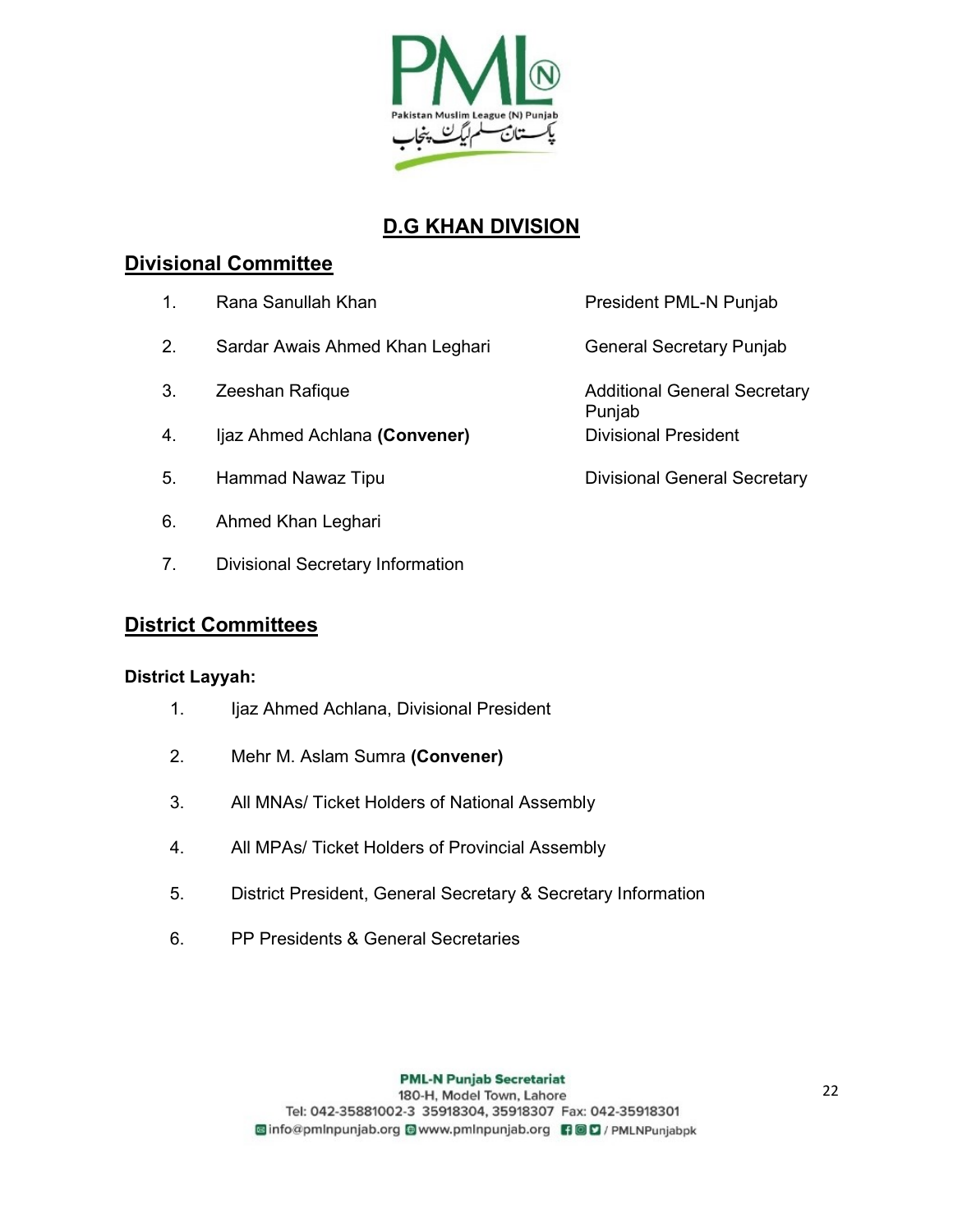

#### District Muzaffargarh:

- 1. Malik Ahmed Yar Hanjra (Convener)
- 2. Ahmed Khan Leghari
- 3. All MNAs/ Ticket Holders of National Assembly
- 4. All MPAs/ Ticket Holders of Provincial Assembly
- 5. District President, General Secretary & Secretary Information
- 6. PP Presidents & General Secretaries

#### District Rajanpur:

- 1. Zeeshan Rafique, Additional General Secretary Punjab
- 2. Munawar Shah (Convener)
- 3. All MNAs/ Ticket Holders of National Assembly
- 4. All MPAs/ Ticket Holders of Provincial Assembly
- 5. District President, General Secretary & Secretary Information
- 6. PP Presidents & General Secretaries